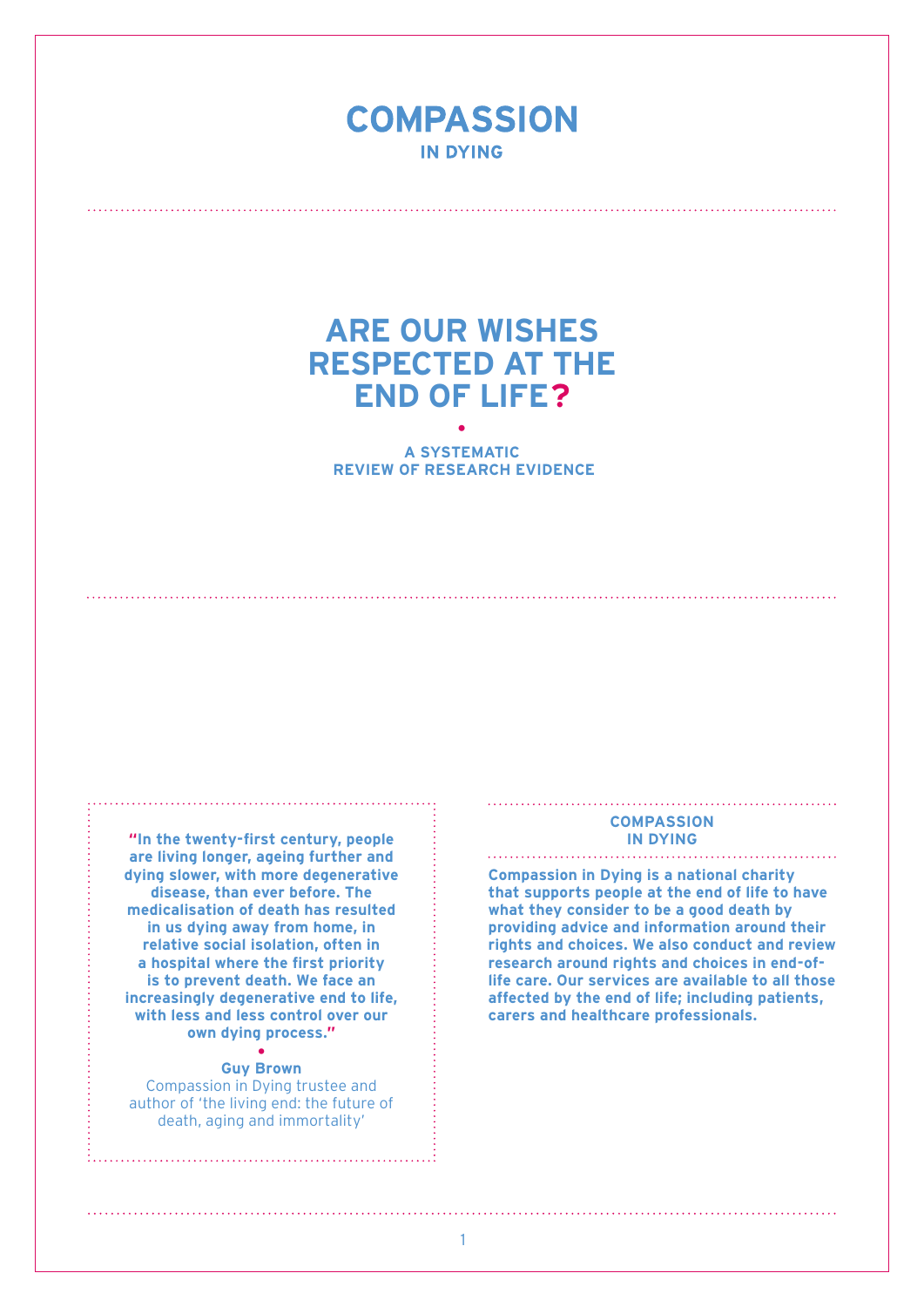#### **The systematic review:**  Assessing evidence from research

In order that Compassion in Dying could learn more about whether patient choices at the end of life are respected, we conducted a systematic review of relevant research evidence which asked to what extent the medical treatment wishes laid out in preference tools are respected**<sup>1</sup>** .

#### **The UK context:**  Rights at the end-of-life

- **•** The refusal of treatment is one of the few rights we have at the end of life if we have lost capacity. But this right must effectively be exercised before the individual loses capacity – by making an Advance Decision or giving a trusted person Lasting Powers of Attorney (LPA).
- **•** An Advance Decision is a document which allows a person to set out treatment decisions in advance, in the event that they become unable to communicate or lose mental capacity. The refusal of medical treatment in an Advance Decision has statutory force under the Mental Capacity Act 2005 in England and Wales, and is binding in common law in Scotland and Northern Ireland. Advance Decisions are also commonly known as living wills and advance directives.
- **•** The Mental Capacity Act 2005 also enables adults with capacity in England and Wales to make a Lasting Power of Attorney; this allows a person to appoint an individual(s) to make decisions on their behalf, should they lose capacity.
- **• However, Advance Decisions and Lasting Powers of Attorney are not routinely used in the UK, and there is no evidence from the UK on the extent to which treatment preference tools and the decisions recorded in them are respected by healthcare professionals.**
- **•** In July 2010 the General Medical Council published new guidelines for doctors in the UK on advance care planning for patients nearing the end of life**2**. These have a clear emphasis on the importance of listening to patients and recording their wishes to help ensure that everyone involved in treating the patient can understand and follow their directions.

#### **Key findings from the systematic review**

#### **01**

#### **Planned end-of-life care, combined with tools for recording treatment preferences plus buy-in of these tools from healthcare teams, significantly helps to ensure that patient wishes are respected.**

Most of the research included in the systematic review took place in settings where end-of-life care is routinely practiced (such as hospices, nursing facilities and care homes), and care can be planned. The research indicates that the success of preference tools in ensuring patients' wishes are respected is as much about context of care, sophistication of care models and buyin from staff, as the tool itself. However, there was some evidence to indicate that patient preference tools can have an effect in more general settings.

#### **02 UK practice needs to change**

The vast majority of evidence came from the United States (USA), where policy such as the Patient Self-Determination Act (which requires most health care institutions to provide information about advance directives to adult patients upon their admission to the healthcare facility) and locally-driven initiatives to record and act on patient wishes at the end of life have been in place over the past ten to twenty years. Patient wishes are recorded in the USA much more frequently than in the UK, and patients' end-of-life decision making has been on the agenda there for a lot longer. UK policy needs to change to ensure patients' wishes can be recorded, and existing practice (and any changes to practice) should be evaluated.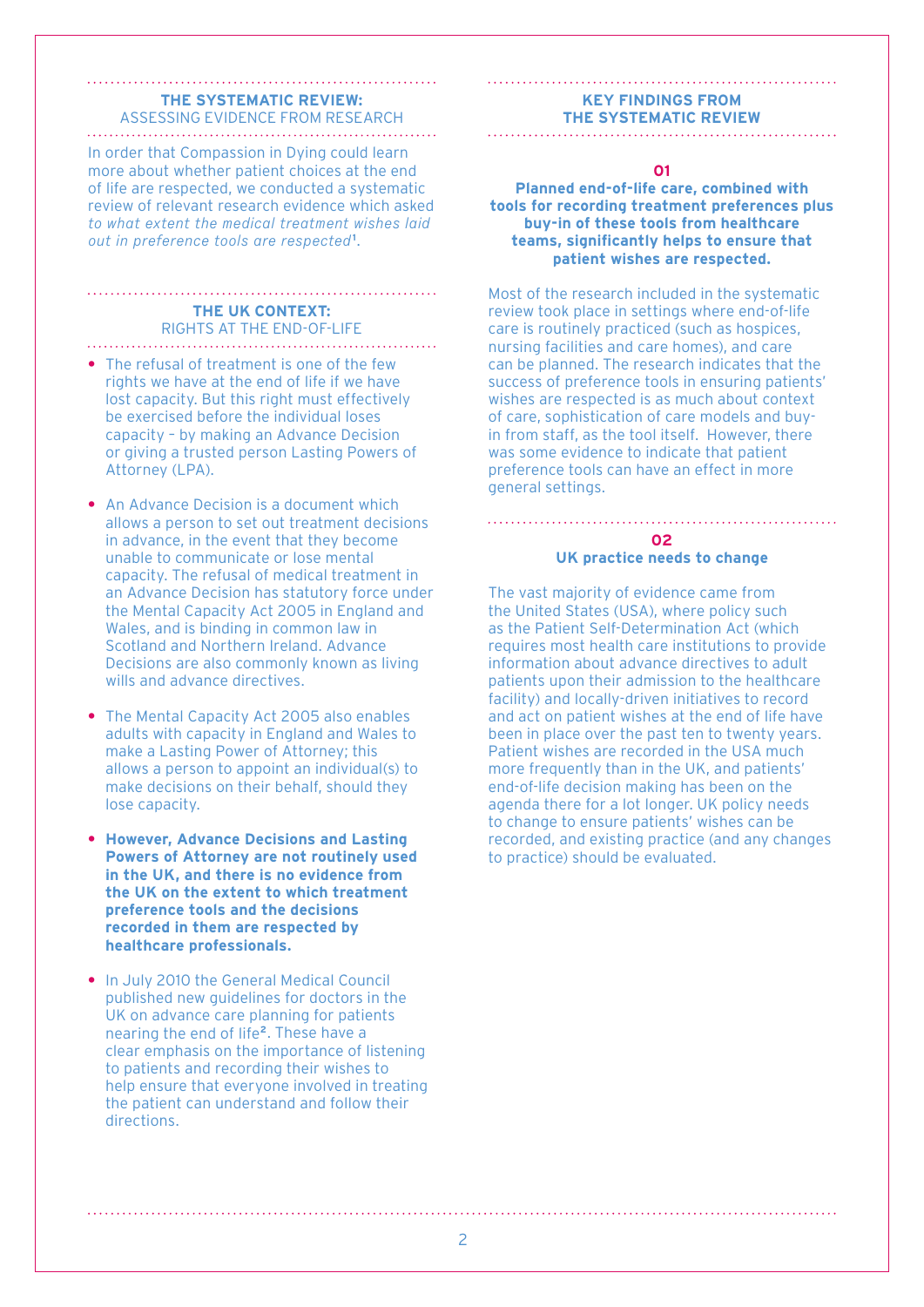#### **03 Example of good practice: Polst**

One example of a successful tool for decision making is the Physician Orders for Life-Sustaining Treatment (POLST) which is used, to varying degrees, across the USA. The POLST is designed to convert patient preferences for life-sustaining treatments into immediately actionable medical orders, and to be transportable between care settings. This tool works in synergy with end-of-life programmes, where details are stored electronically in easily accessible patient records. POLST is specifically designed for people with progressive chronic illness or 'frailty', and its use has been widely supported by healthcare professionals, with training provided and strong uptake as a model for working.

#### **04 Example of good practice: La Crosse**

In another dedicated programme of work in La Crosse, Wisconsin, evidence shows that nearly 100% of patient decisions regarding hospital admittance were respected because questions about treatment options were asked in advance, and built into care plans and/or easily accessible in patients' records'**3**. This planned, patientcentred approach has brought down La Crosse's end-of-life care costs. More importantly, it has ensured patients' wishes are respected so that they have a better end-of-life experience for less cost.

#### **What next?**

There is a clear need for research evidence from the UK. However, evidence from the systematic review demonstrates that in the USA medical treatment preference tools are an effective way of ensuring patients' wishes are respected, when used in the context of planned end-of-life care.

Compassion in Dying is committed to empowering individuals to exercise their right to make choices about the medical treatment they receive at the end of life.

#### **COMPASSION IN DYING'S CURRENT work**

- Compassion in Dying will continue providing Advance Decisions, guidance on their use, and information on wider end-of-life rights for both healthcare professionals and the general public, free of charge.
- Compassion in Dying is part of an Advance Decision Coalition which campaigns for a central register for Advance Decisions and Lasting Powers of Attorney**4**. This would ensure that patient wishes could be stored and accessed effectively, thereby making it much more likely that healthcare professionals will be aware of, and can act upon patient treatment wishes.
- **•** Compassion in Dying is launching an information line which will provide expert information to enable people to make informed decisions about their care and treatment at the end of life.

## **Future work needed from Compassion in Dying and others**

- **•** Research in the UK is needed to evaluate the effectiveness of medical treatment preference tools in a variety of settings.
- A culture of respecting patient choice and having conversations about end-of lifepreferences is essential to upholding patients' wishes. Therefore training and awareness raising for healthcare professionals on discussing and supporting patient choice under the Mental Capacity Act 2005 is vital.

**In the context of planned end-of-life care, patient preference tools are an effective way of ensuring patient wishes are respected. However, to achieve this end we need cultural and systemic change. Patients and healthcare professionals must understand the choices they can make and how to make them. Health professionals must understand patients' endof-life decision making rights as well as their own legal responsibilities. As well as these cultural changes, there must be technology in place to record patients' treatment preferences, to ensure that they are known about and respected.**

#### **PLEASE NOTE**

The full systematic review report will be available at: **www.compassionindying.org.uk** FROM March 2011.